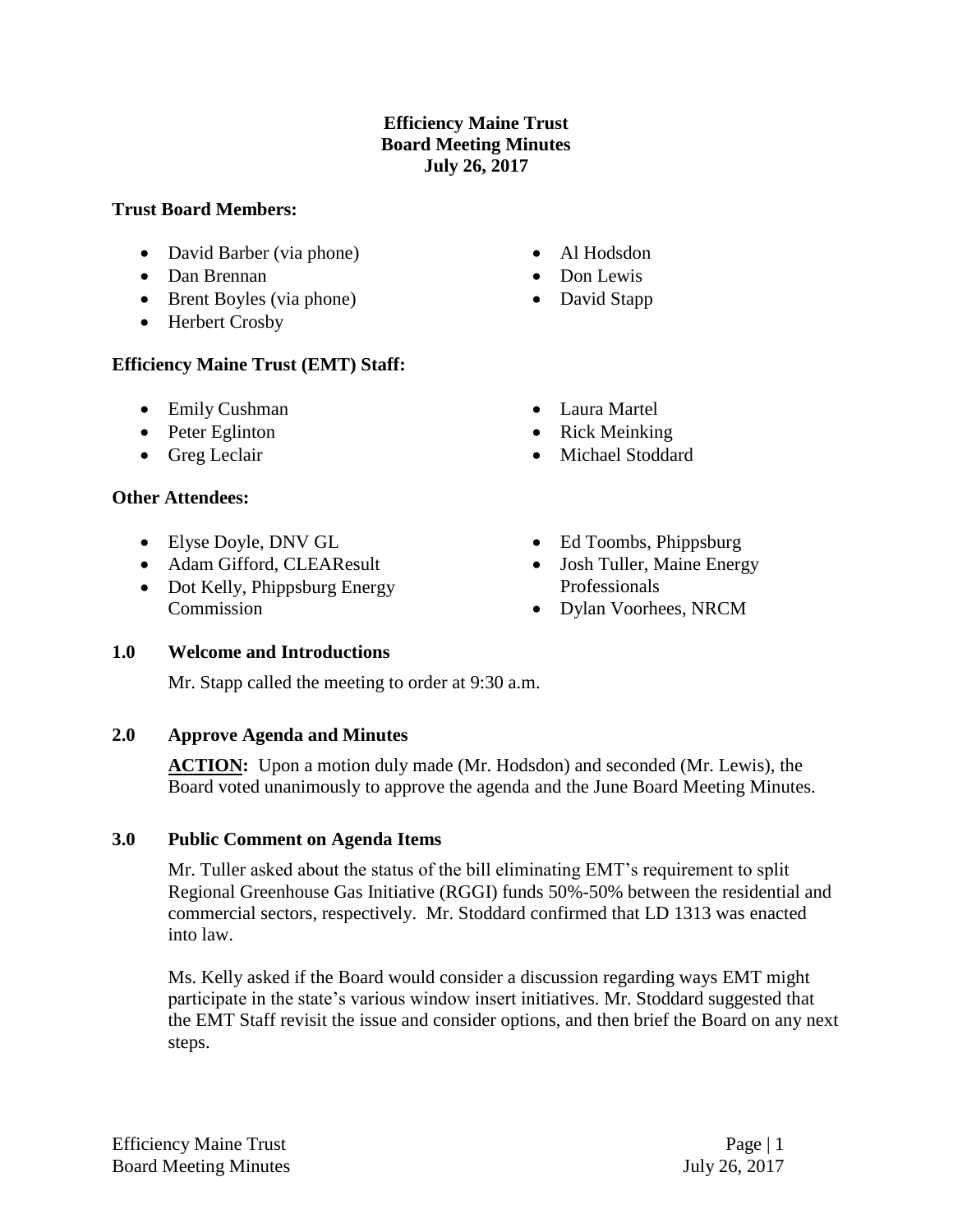# **4.0 Executive Director's Report**

Mr. Stoddard summarized the Executive Director's Report. Following are items highlighted during his presentation:

- Mr. Stoddard stated that the Maine Public Utilities Commission (PUC) rejected the proposed settlement regarding EMT's Low-Income Initiatives based on two specific elements: the proposed expanded criteria for determining low-income eligibility and the assumptions and methodology for calculating the benefit of secondary energy savings. EMT plans to resubmit a revised settlement proposal in the coming weeks.
- The Commercial and Industrial Prescriptive (CIP) Program's electric initiatives finished FY2017 on target despite a slow start to the year. Mr. Stoddard explained that the spike in program activity in June reflects a surge in paperwork submissions to meet year-end deadlines; activity levels returned to an apparent equilibrium at a lower level of activity shortly thereafter. Mr. Stoddard also reminded the Board that CIP recently shifted its most popular natural gas and all fuels incentives from a rebate approach to instant discounts at the distributor level, simplifying administration and capturing more urgent purchase decisions. Mr. Hodsdon asked how EMT communicates its involvement to the customer under this new approach. Mr. Meinking said that the contractor sends customers an EMT postcard that provides some program background and congratulates them on their future energy savings. The Efficiency Maine website also mentions the discount initiative.
- Mr. Stoddard said that the Small Business Initiative (SBI) is exploring expansion to a new region in FY2018. Mr. Meinking said that plans would depend on funding levels.
- Mr. Stapp asked if EMT could recommend source for data regarding geographic differences in energy prices in Maine. Mr. Stoddard noted that the PUC website has electricity rate data and the Governor's Energy Office (GEO) website has oil price data.
- The Home Energy Savings Program (HESP) saw an uptick in heat pump installations and a decrease in weatherization activity in June. The program finished FY2017 under budget overall due to lower uptake in heat pumps than projected; weatherization funds were almost fully invested. EMT recommended to the PUC that it net out the carryforward of electric funding from FY2018's procurement. Mr. Stapp asked about HESP's market penetration levels. Mr. Stoddard said that Maine's heat pump penetration is the highest in the country at roughly 3-4% of homes. He said he would provide the Board with specific numbers as part of the FY2017 Annual Report process.
- Mr. Stoddard reminded the Board that EMT is looking for one or more additional Board members to join the Low Income Advisory Group. Angela Monroe indicated her intention to represent the Governor's Energy Office, and Dan Brennan will be invited to represent MaineHousing. The first meeting will be in September.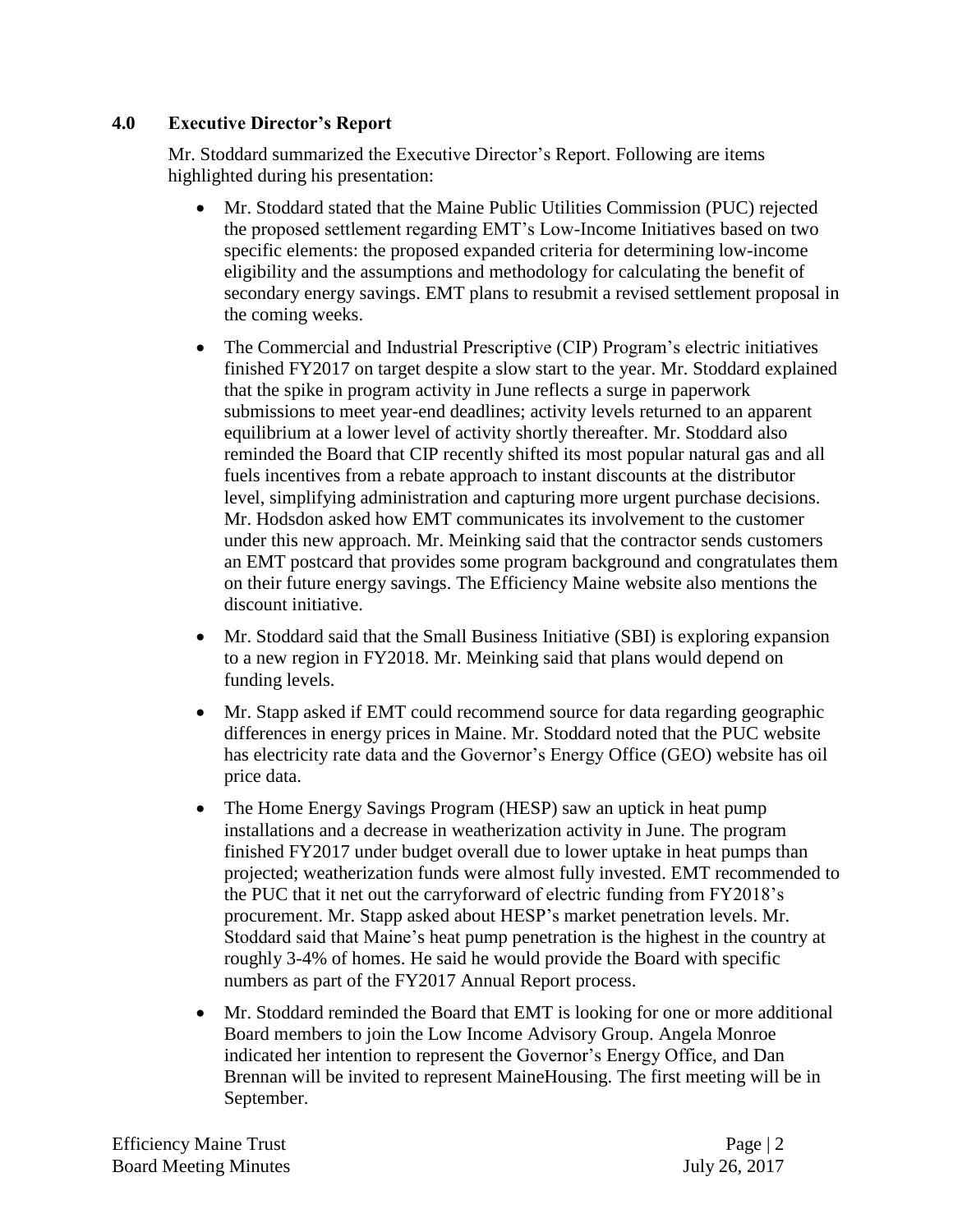• Mr. Stoddard announced that Dana Fischer will be moving on from EMT. He thanked Mr. Fischer for his valuable contributions to the organization over the past seven years, and wished him well in his new position at Mitsubishi Electric. Mr. Stapp asked about the organizational transition. Mr. Stoddard explained that EMT's matrix team management approach provides a certain level of redundancy. He also noted that HESP has a highly informed and capable delivery team.

## **5.0 Committee Report**

### **(a) Finance Committee**

# **i. REPORT on Monthly Revenues and Expenditures Report**

Mr. Leclair reported that RGGI revenues came in \$86,000 short of EMT's revised forecast, while Forward Capacity Market (FCM) revenues finished \$800,000 above estimate. He also noted that EMT's financial institution increased its interest rate, resulting in a doubling of deposit income.

# **ii. APPROVE FY2018 Budget Adjustments**

Mr. Stoddard summarized the Board of the Staff's recommendation to change the budget to account for RGGI shortfalls and to transfer RGGI funds from the C&I Custom and Commercial New Construction/Maine Advanced Buildings (MAB) programs to HESP. The Board was unable to vote on the recommendation at the June meeting because LD 1313 – the legislation authorizing the Board to change the setaside for Affected Customers and to allocate the remaining RGGI funds according to EMT priorities – had not yet been signed by the Governor. Now that the bill has become law, the Staff is bringing it back up for a vote.

**ACTION:** Upon a motion duly made (Mr. Lewis) and seconded (Mr. Brennan), the Board voted unanimously to authorize the Staff to implement its recommendations regarding the RGGI budget, as described in Mr. Leclair's memo dated June 13, 2017.

### **(b) Program Committee**

# **i. UPDATE on Commercial Lighting Program Design**

Mr. Meinking provided an overview of the program design for CIP lighting measures, emphasizing lighting power density. He explained that CIP's prescriptive lighting solutions cover both interior and exterior fixtures through three distinct pathways: (1) lamp replacement for existing fixtures that are already LED-compatible); (2) LED retrofit kits for existing fixtures that are not LED-compatible); and (3) new fixtures. The program uses the Design Lights Consortium (DLC) Standard lists for lamps and kits, and the DLC Premium list for new fixtures.

Mr. Meinking focused on the program requirements for new interior LED fixtures. Not only must all projects provide cost-effective energy savings, but they must also achieve a 20% lighting power density (LPD) reduction from the code-required value by space type. Mr. Meinking showed the Board a sample of EMT's calculator tool, which provides an easy way for vendors to compute LPD and determines whether a measure meets the program criteria for a given space type.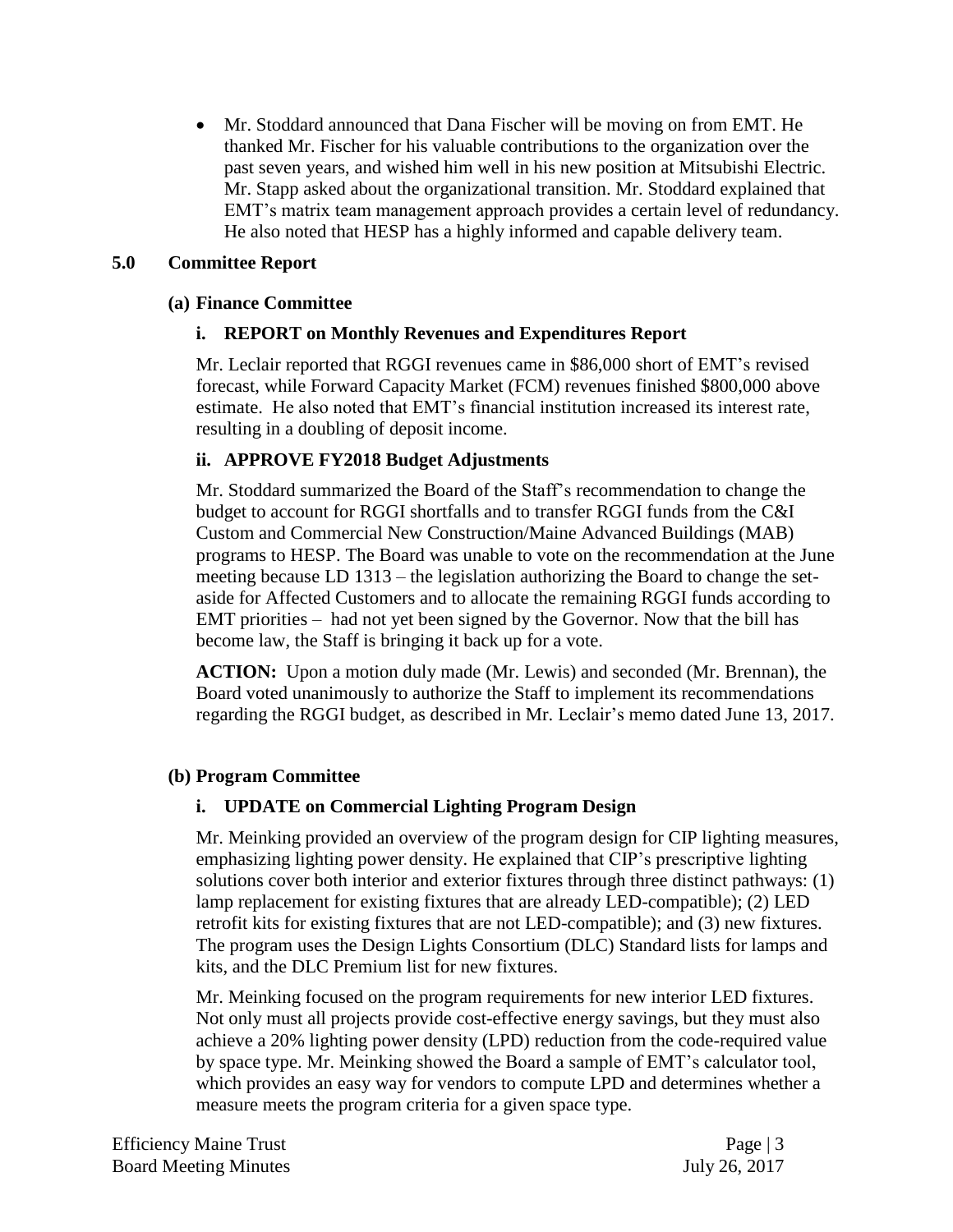Mr. Meinking also noted that EMT convenes a Lighting Advisory Group – an assembly of 12 volunteer Qualified Partners (QPs), including installers, distributors, lighting designers, energy service providers. The group meets regularly to learn about program developments and to provide EMT with feedback on CIP's lighting incentives and administrative process. Finally, Mr. Meinking pointed to some of CIP's program considerations for the future, including incentives for integrated controls and potential leasing structures.

### **ii. UPDATE on Legislative Session Issues and Outcomes**

Mr. Stoddard described LD 1313 as a bill that reflects months of discussion regarding ways to maintain stable EMT program budgets in the face of declining RGGI revenues. The final version of the bill has three central elements. First, it preserves the Legislature's commitment – made in the last legislative session – to providing energy cost relief to select group of large manufacturers, but changes the payment schedule to ease the burden on EMT's annual program budgets. Instead of paying out \$3 million per year for the next two years, EMT will transfer \$2.5 million in FY2018, \$2.5 million in FY2019 and \$1 million in FY2020. Second, the bill suspends for the next three years the requirement that EMT split RGGI revenues evenly between residential and commercial programs. Third, it limits the natural gas conservation assessment for large manufacturers to the first 1 million centum cubic feet (CCF) of usage, and clarifies that this cap does not limit their ability to participate in EMT programs. The bill passed the House and Senate and was signed into law at the end of June. It goes into effect 90 days after the Legislature adjourns.

Mr. Stoddard provided a brief overview of other bills from the 128<sup>th</sup> legislative session that are peripheral to the Trust's work. The solar bill – LD 1504 – essentially maintains the state's net energy billing policy through 2019. After passing both the House and Senate, it was vetoed by the Governor. At the time of this meeting, it remained to be seen whether the Legislature would override or sustain the veto. LD 1487 – the non-transmission alternative (NTA) coordinator bill – was carried over into next session. Mr. Stoddard noted that EMT came up repeatedly, in discussions at both the Legislature and PUC on this issue, as a candidate for the position. Finally, Mr. Stoddard pointed to LD 1632 – An Act to Establish the Manufacturing Jobs Energy Program, a Governor's bill that was also carried over into next session. He noted that the bill encourages biomass energy development at above-market prices.

### **iii. REPORT on Recent Regional and National "Strategic Electrification" Studies**

Mr. Stoddard explained that Staff has been reading about multiple regional and national discussions regarding long-range carbon reduction targets. This includes Maine's involvemwent in the New England Governor's and Eastern Canadian Premiers (NEG-ECP) annual proceedings and resolutions. Mr. Stoddard cited as one example the resolution from 2015 in which Maine joined the other jurisdictions in establishing new mid-term carbon reduction targets of 35-45% below 1990 levels by 2030. He reported further that several regional and national discussions issues have developed models that suggest significant penetration of electric heating and